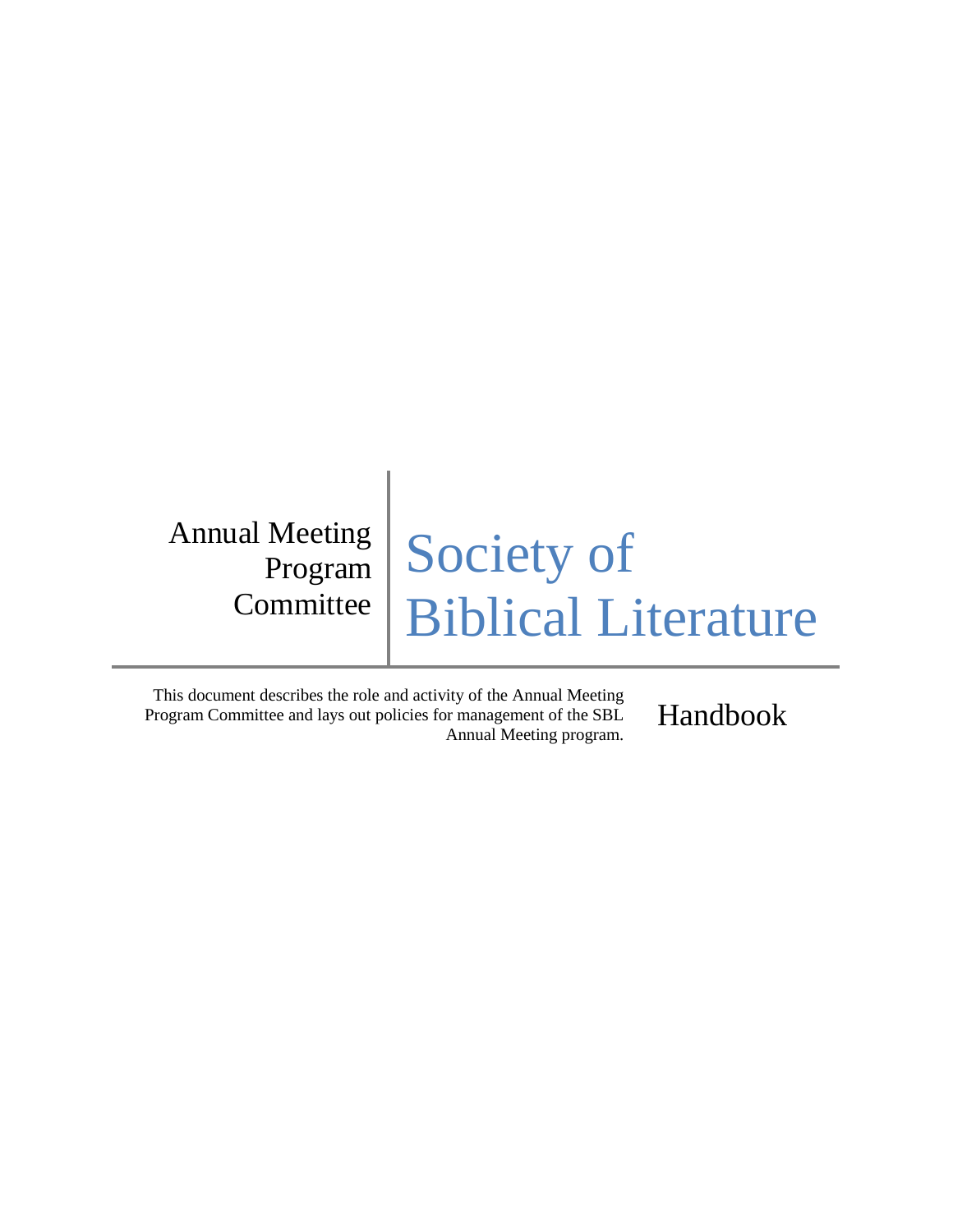#### **Contents**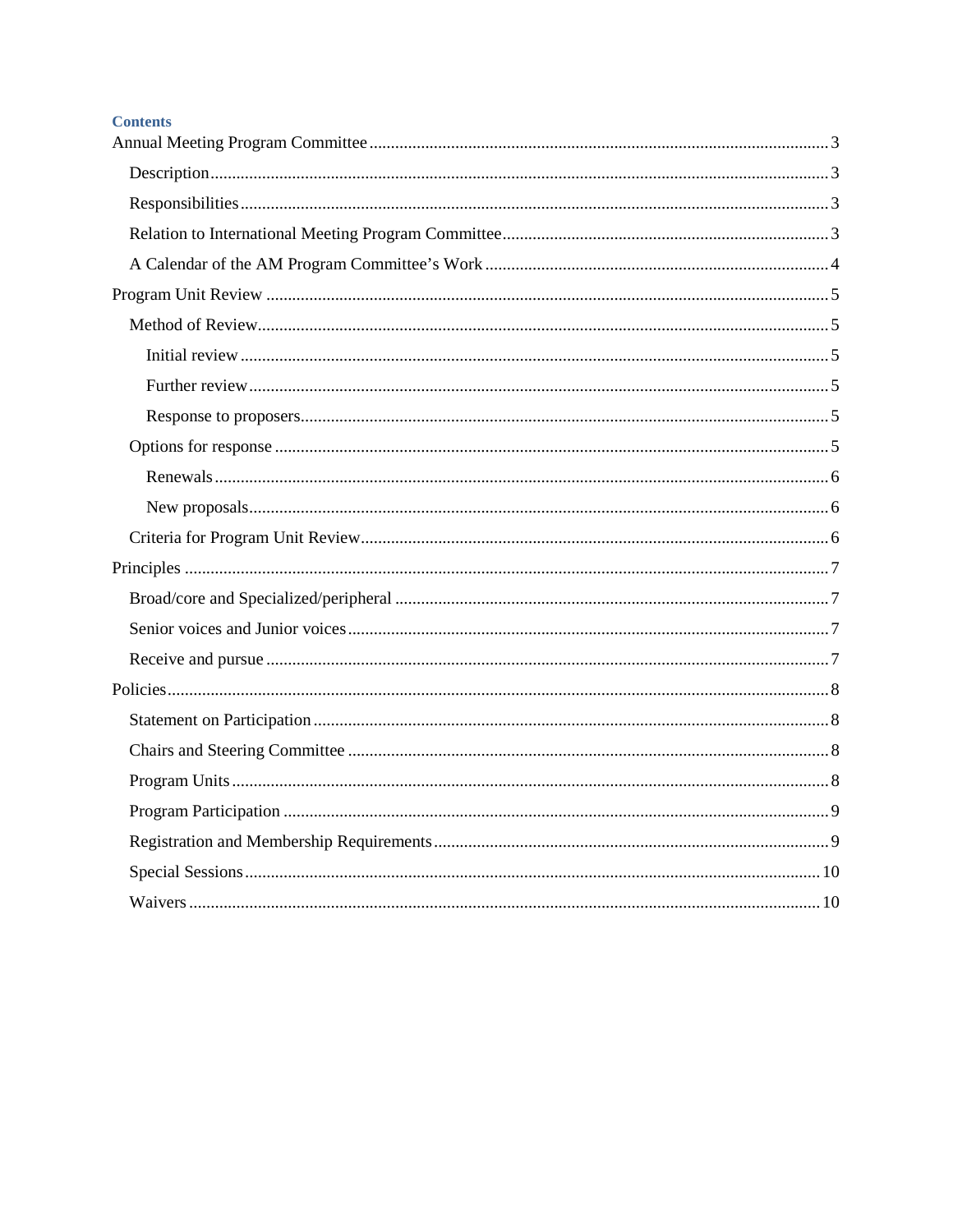## <span id="page-2-0"></span>**Annual Meeting Program Committee**

The Annual Meeting Program Committee (AMPC) approves, reviews, and renews program units for the Annual Meeting and works with Council and the Executive Office to set policy and procedure for the Annual Meeting.

#### <span id="page-2-1"></span>*Description*

With assistance and coordination from the Executive Office (EO), the AMPC approves, reviews, and renews program units. The committee meets briefly at the Annual Meeting to evaluate the meeting and holds periodic conference calls throughout the year to conduct its business, including the management of PUs. The committee works with the EO and Council to set policy and procedure for the Annual Meeting. The AMPC encourages diversity, collegiality, and mutual respect. It seeks to set policies that develop innovative scholarship, scholarly conversation and community, and the efficiency of overall program management.

The EO maintains detailed historical data on participation, sessions, program units, and other specifics that inform the AMPC's work. Reports will be provided by the EO for this work, and it is essential that the AMPC discuss with the EO what information is needed. The AMPC does not make decisions regarding meeting locations. Selection of locations is determined by the EO.

#### <span id="page-2-2"></span>*Responsibilities*

Working with the EO, the AMPC addresses both specific strengths and weaknesses of current program structures and policies and anticipate trends that could influence such structures and policies over the next five to ten years.

Responsibilities include the following:

- To develop the program actively
- To review program unit renewals and proposals
- To evaluate the distribution of topics and sessions among program units
- To set and evaluate participation policies
- To maximize participation without compromising quality
- To consider the structure of the meeting and its capacity to incorporate new ways of thinking or methods of research
- To consider alternatives to conventional lecture and panel formats

Following these responsibilities, the AMPC develops a program that keeps SBL members abreast of the latest developments across the discipline and provides significant opportunities for professional development in terms of research, teaching, and networking.

#### <span id="page-2-3"></span>*Relation to International Meeting Program Committee*

The Annual Meeting and International Meeting are autonomous. Program unit proposals are made for one meeting, and the committees for each meeting review proposals independently. When appropriate, the committees converse about overall program strategy, though they act independently of each other.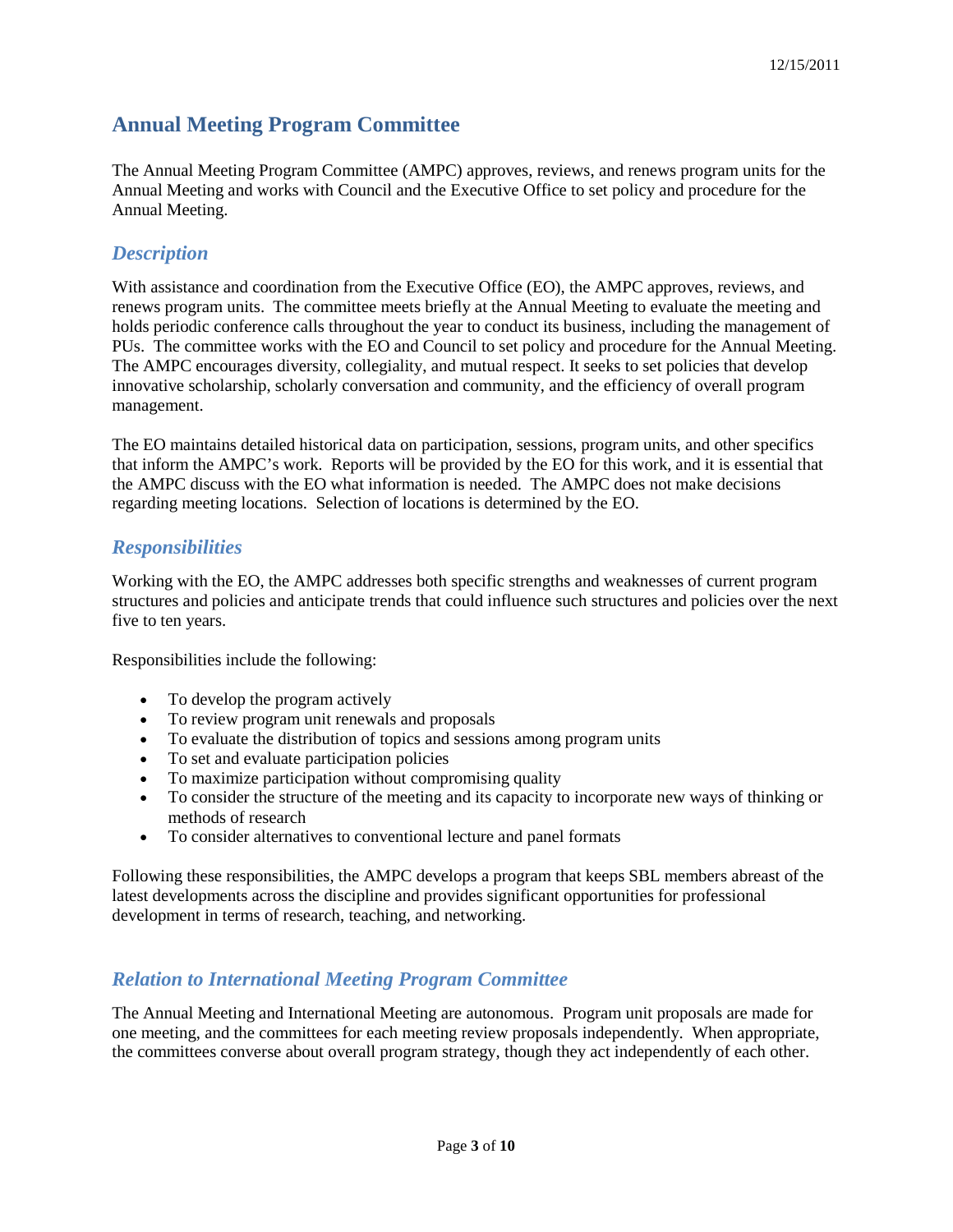## <span id="page-3-0"></span>*A Calendar of the AM Program Committee's Work*

| $Jan - Mar$                           |  | Review of new program unit proposals, review of AM program                                                                                                                                                                              |
|---------------------------------------|--|-----------------------------------------------------------------------------------------------------------------------------------------------------------------------------------------------------------------------------------------|
| By Feb 1                              |  | New proposals are due by this date. AMPC will have all proposals; proposals will<br>be sent as they come in so review does not back-up (review process explained<br>below)                                                              |
| By Feb 15                             |  | Conference call to discuss proposals                                                                                                                                                                                                    |
| By Feb 25                             |  | Follow-up conference call to decide upon final proposals, if needed                                                                                                                                                                     |
| By Mar 1                              |  | Responses to proposals will be sent to proposers                                                                                                                                                                                        |
| $Apr - May$<br>etc.                   |  | Discussion and evaluation of AM program, including participation levels, topics,                                                                                                                                                        |
| By Apr 15                             |  | AMPC will receive from EO reports on current year AM program, including number of<br>program units, participation details, and overview of topics                                                                                       |
| By May 10                             |  | Conference call to review reports and discuss related policy matters and long-term goals                                                                                                                                                |
| $Jun - Jul$<br>Recess                 |  |                                                                                                                                                                                                                                         |
| $Aug - Dec$<br>proposals              |  | Discussion and evaluation of long-term goals and policies, review of renewal                                                                                                                                                            |
| By Aug 30<br>By Sept 1                |  | Conference call to discuss policy matters for Council, if needed<br>Program unit renewals are due. AMPC will have all renewals; renewals will be<br>sent as they come in so review does not back-up (review process explained<br>below) |
| By Sept 15<br>By Sept 30<br>By Oct 15 |  | Conference call to discuss renewals<br>Follow-up conference call to decide upon final renewals, if needed<br>Responses to renewals will be sent to program unit chairs                                                                  |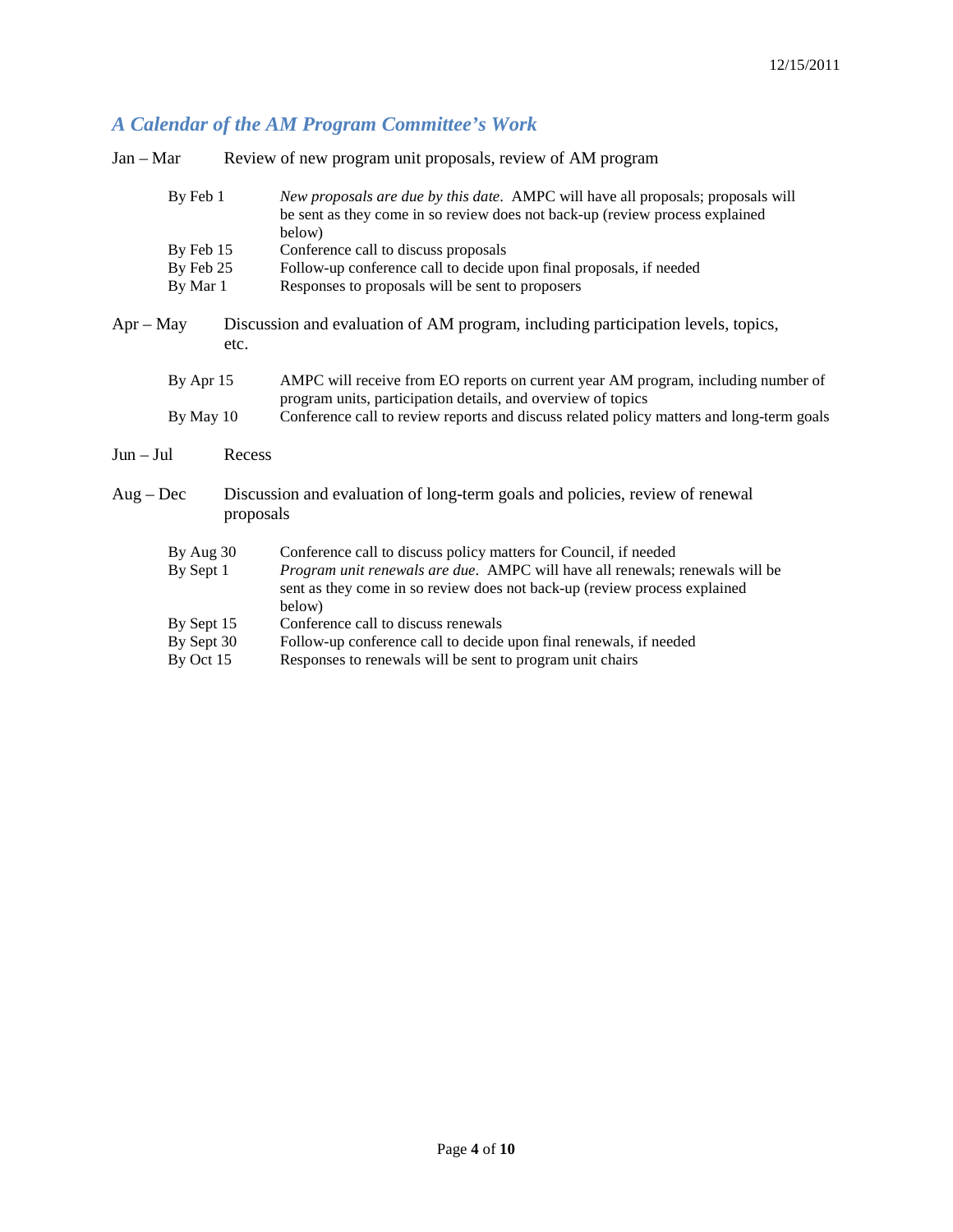## <span id="page-4-0"></span>**Program Unit Review**

The Annual Meeting program has grown substantially since the early 2000s, and this has necessitated the committee's adjustment and adaptation to new complexities and responsibilities. In 2005 there were 122 program units; five years later, the number had increased by 33% to 162. The number of new program unit proposals was 31 in 2010 and 52 in 2011. Anywhere from 20 to 34 program units are up for renewal in a given year (12 to 21% of program units in a given year).

To handle this significant growth, the committee has shifted its review of program unit renewals to the fall of the Annual Meeting prior to a unit's expiration (e.g., fall 2010 for a unit ending in 2011). The committee will receive proposals by October 1 and will review all proposals and remit feedback to proposers by November 1. New program unit proposals will be reviewed in the spring of the year in which they are intended to begin. The committee will receive proposals by February 1 and will review all proposals and remit feedback to proposers by March 1.

## <span id="page-4-1"></span>*Method of Review*

Renewal and new unit proposals are submitted to the committee via the EO. The EO collates proposals, sends them to the committee for review when they are submitted, and coordinates the committee's review by setting up conference calls.

#### <span id="page-4-2"></span>**Initial review**

- 1. When a committee member receives a proposal, the committee member reviews the proposal and makes notes for discussion, including whether to accept, reject, request revisions, or discuss.
- 2. Several days prior to the conference call but after all proposals have been sent to the committee, the EO will coordinate a simple poll of the committee about decisions to accept or reject proposals. Any proposals accepted or rejected by two-thirds majority will be removed from the conference call agenda.
- 3. The committee will review all proposals via conference call, sharing notes and discussing the merits of proposals vis-à-vis the needs and standards of the program.

#### <span id="page-4-3"></span>**Further review**

- 1. If proposals require further discussion, the committee will organize a follow-up conference call and ensure that proposals are reviewed in a timely fashion.
- 2. The EO will coordinate informing the proposers that an initial review has occurred and the committee requires further review.

#### <span id="page-4-4"></span>**Response to proposers**

- 1. The committee will coordinate letters of response with the EO.
- 2. Contact should be made with proposers no later than November 5, in the case of renewals, and March 5, in the case of new proposals.

#### <span id="page-4-5"></span>*Options for response*

The committee has several options in its decisions regarding program units.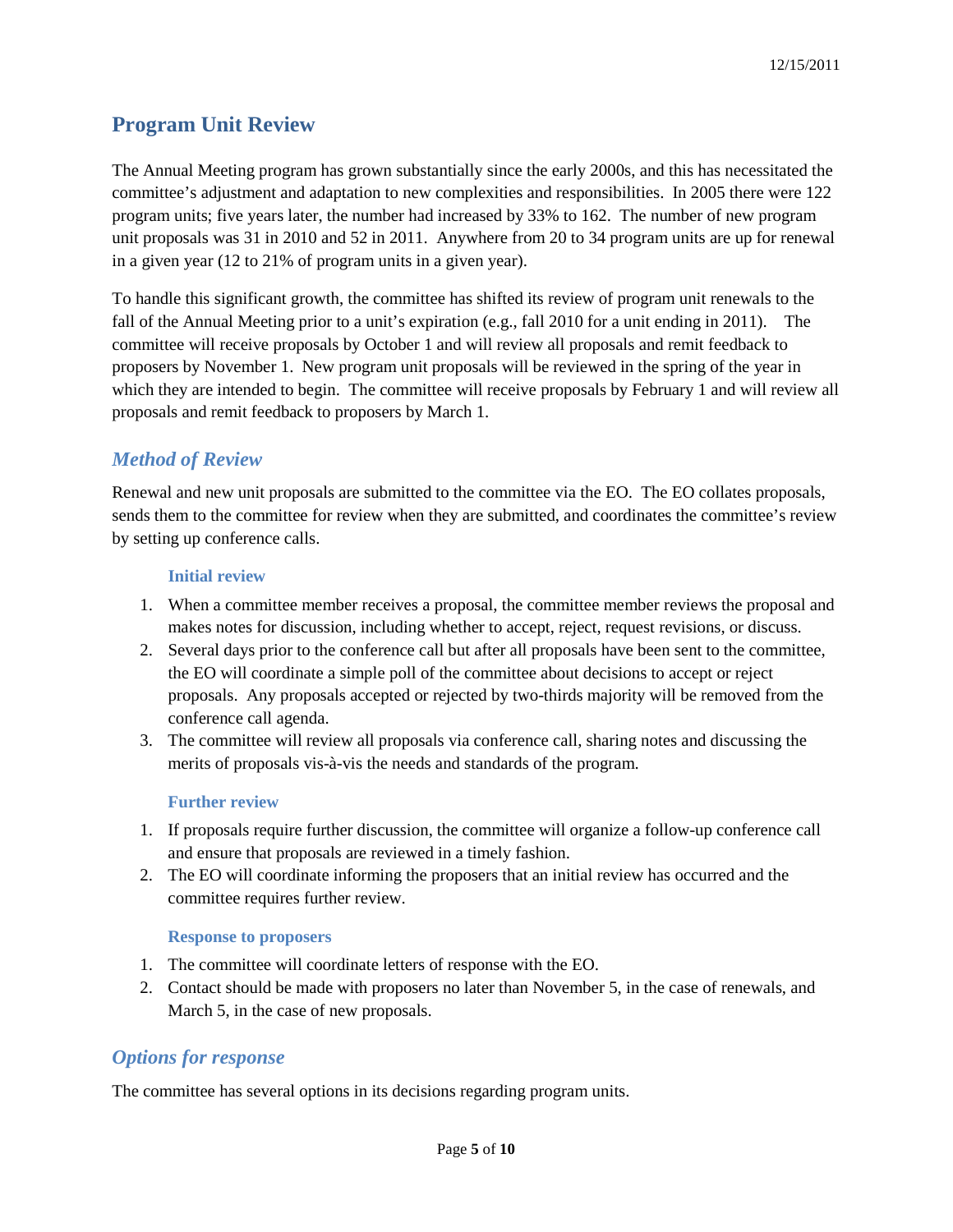#### <span id="page-5-0"></span>**Renewals**

- 1. **Accept**: the unit will start its term as proposed
- 2. **Reject**: the unit cannot sustain participation for the duration of a new term; the unit's topic has run its course
- 3. **Needs revision**: idea is promising, but questions exist about some aspect of the unit's organization, focus, topic, relation to existing units, etc.

#### <span id="page-5-1"></span>**New proposals**

- 1. **Accept**: the unit will start its term as proposed
- 2. **Reject**: the unit cannot sustain participation for the duration of a new term; the unit's topic has run its course; the unit's topic is inappropriate or too much of its purview duplicates an extant unit
- 3. **Needs revision**: idea is promising, but questions exist about some aspect of the unit's focus, topic, relation to existing units, etc.
- 4. **Special session**: idea is promising and proposal is clear, but questions exist about attendance, participation, or other matters. In this case, the committee may offer the proposers the opportunity to organize a session at the upcoming Annual Meeting and to report on that session as part of a revised proposal for the following year. This option does not guarantee acceptance of the unit in the following year but provides an opportunity to introduce the unit to the program and gauge its appeal.

#### <span id="page-5-2"></span>*Criteria for Program Unit Review*

Proposals for Annual Meeting program units, whether new or seeking renewal, will be evaluated based on the following criteria.

- 1. Evidence of advancing biblical scholarship or the relation of that scholarship to contiguous disciplines
- 2. Evidence of sufficient SBL member interest to sustain the program unit for the proposed period
- 3. Significance of topics of program unit beyond its immediate constituency
- 4. Evidence of need for program unit and relationship to existing program units
- 5. Mechanisms for evaluation and self-criticism, including critical assessment of the program unit's own method(s), biases, and perspectives.
- 6. Quality, commitment, and diversity of program unit's proposed leadership.
- 7. Evidence of involving a diverse steering committee constituency (e.g., gender, racial and ethnic backgrounds, levels of professional status, institutional affiliations) and commitment to variation in methodological approaches
- 8. Plans for refereeing proposals, including student member paper proposals
- 9. Plans, when appropriate, for communication of steering committee between Annual Meetings

The criteria for renewal shall generally be the same as those for establishment, though achievement (rather than promise) is relevant. The SBL Annual Meeting Program Committee evaluates all unit proposals and renewals collectively and comparatively.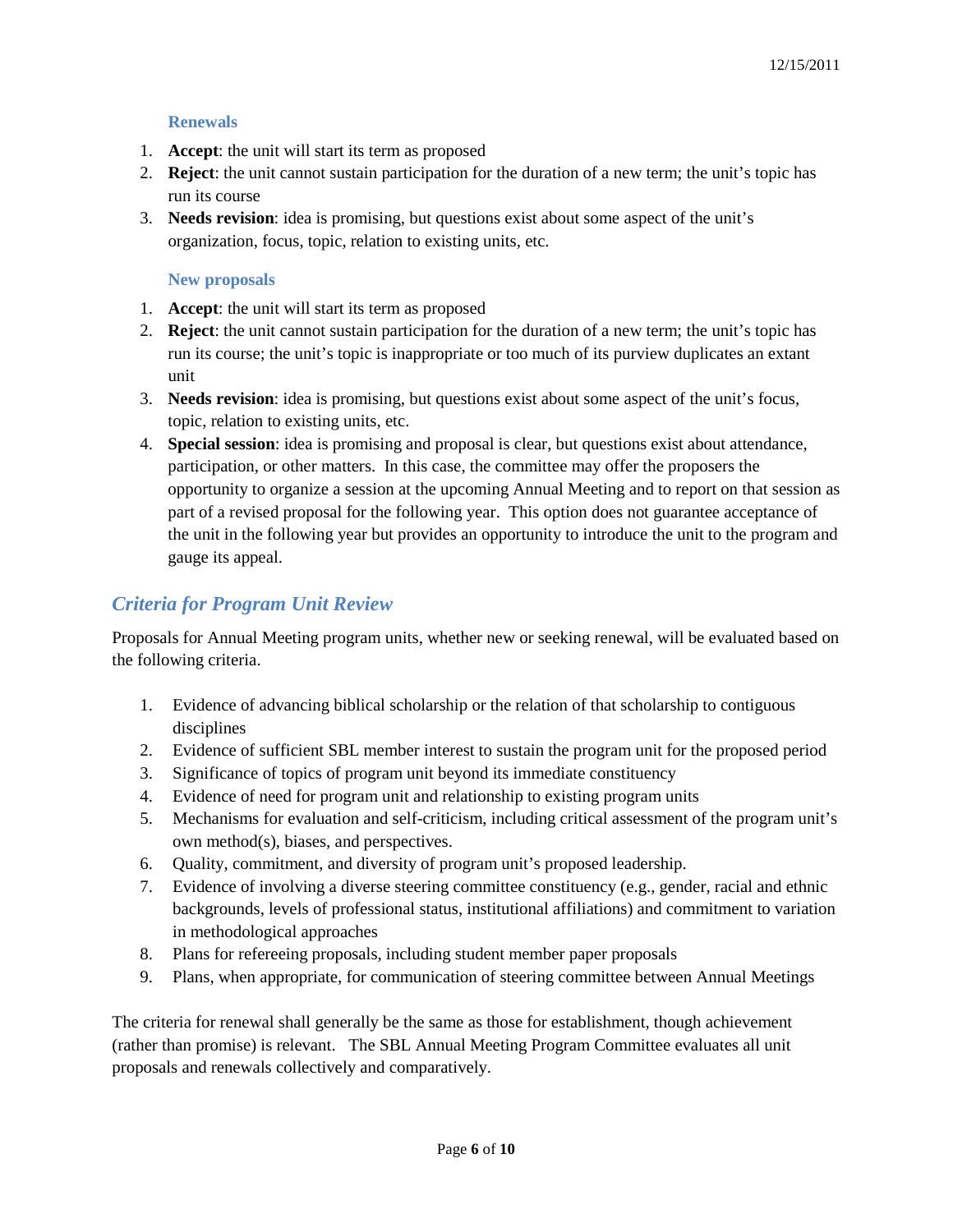## <span id="page-6-0"></span>**Principles**

With over 40% of membership in attendance each year, the Annual Meeting provides an unparalleled vehicle by which to foster biblical scholarship and nurture its influence in the general culture, the academy, religious communities, and general education.

Program units comprise the majority of the AM. These units are working groups of SBL members that are approved by the AMPC to organize sessions at the AM. Program units issue calls for papers annually and are responsible for reviewing presentation proposals, organizing sessions, and providing program information to the EO for scheduling and publication. Therefore, program units are integral to the AM, and the AMPC must maintain an intimate knowledge of and connection with program units.

The following principles inform the work of program unit chairs and can be found in the *Program Unit Chair Handbook*.

The role of a program unit chair involves strategic thinking and intentional balancing of its topics of inquiry, as well as careful planning about how the program unit will develop. This role can be described by three continuums.

#### <span id="page-6-1"></span>*Broad/core and specialized/peripheral*

Find a way to balance traditional or well-established methodologies and topics with cutting edge or innovative ones. Some topics present themselves as central or foundational, while others appear peripheral. Core topics should be balanced with emerging trends.

#### <span id="page-6-2"></span>*Senior voices and junior voices*

Find a way to balance senior voices with junior voices, providing opportunity for dialogue and professional development.

#### <span id="page-6-3"></span>*Receive and pursue*

Find a way to balance receiving proposals from open calls for papers and pursuing participants important to the unit's topics.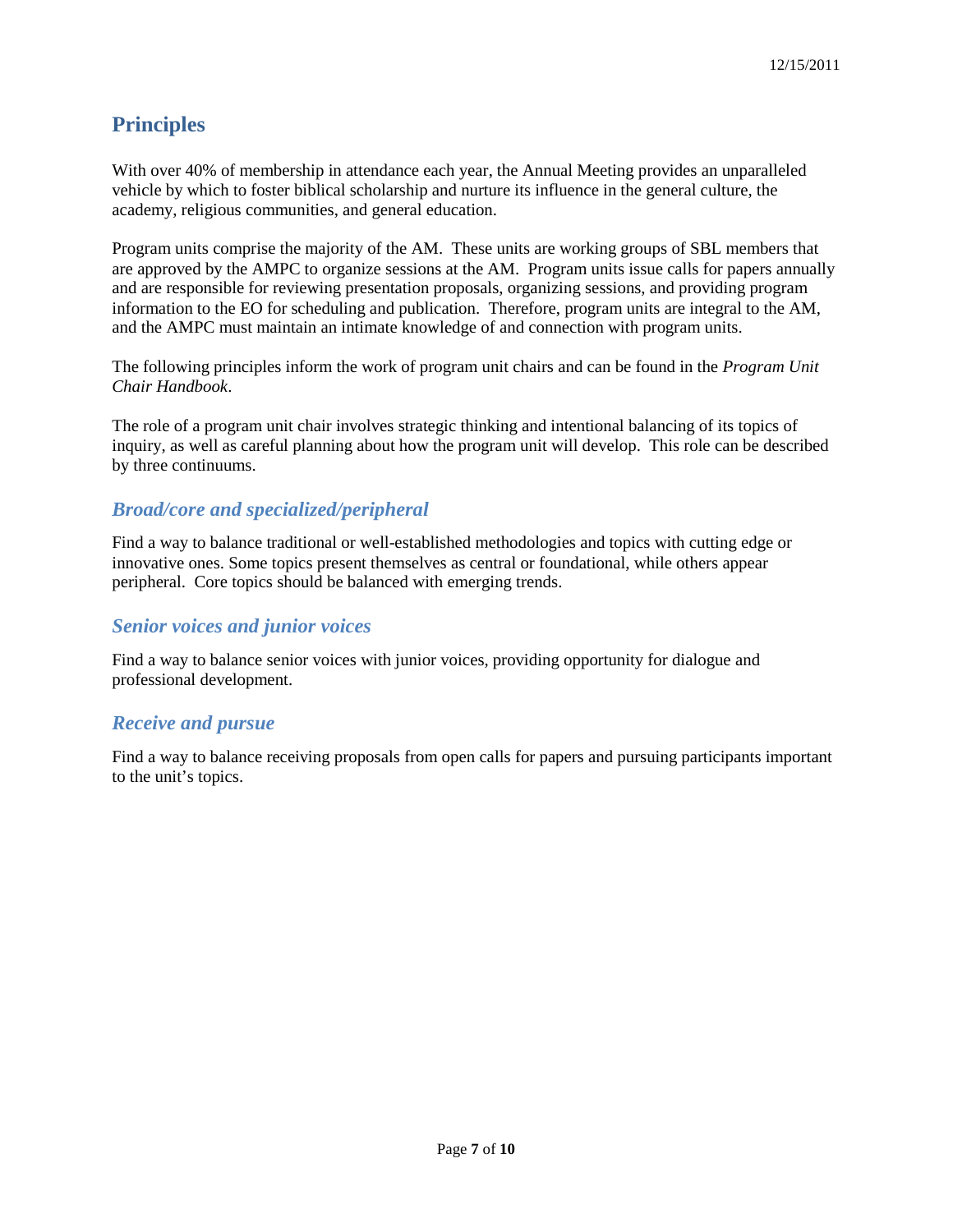## <span id="page-7-0"></span>**Policies**

#### <span id="page-7-1"></span>*Statement on Participation*

By submitting this proposal or accepting a role in any affiliate organization or program unit at the Annual or International Meeting of the Society of Biblical Literature, you agree to participate in an open academic discussion guided by a common standard of scholarly discourse that engages your subject through critical inquiry and investigation.

#### <span id="page-7-2"></span>*Chairs and Steering Committee*

- **Terms of office**
	- o *Program Unit Chair (PUC)*: 3-year term, renewable once
	- o *Steering Committee Member (SCM)*: 3-year term, renewable once
	- o After fulfilling her or his term, a PUC may serve as an SCM, or an SCM may serve as a PUC, for one additional term. A person may serve no more than nine years (i.e. three terms) with any one program unit.
- **Size of program unit committee**
	- o A program unit may have 1 to 2 PUCs.
	- o A program unit may have 2 to 4 SCMs.
	- o The total number of persons on a program unit committee, therefore, may not exceed six.
- PUCs and SCMs should hold a doctorate in the field of or a field related to biblical studies that was granted at least three years before the start of the person's term as PUC or SCM; however, as many as one SCM may be ABD.
- Only SBL members may chair PUs; ordinarily chairs have several years of professional experience beyond the completion of the doctoral degree. No member may chair more than two PUs.
- Only SBL members may serve as steering committee members. No member may serve on more than two steering committees, whether as chair or member.
- If a program unit chair's term is expiring and the chair has taken suitable steps to find a replacement without success, then the Executive Office may extend the program unit chair's tenure for a single year.

Any grievances against these policies or the conduct of program unit chairs, steering committee members, presenters, or attendees should be immediately referred to the chair of the Annual Meeting Program Committee in writing.

#### <span id="page-7-3"></span>*Program Units*

- **New proposals**
	- o New program unit proposals must follow the Checklist for New Proposals.
- **Types**
	- o *Consultation*: usually the first incarnation of a PU and formed to explore the viability of and interest in a subject; also short-term units responding to current trends or topics/methods/inquires new to the SBL program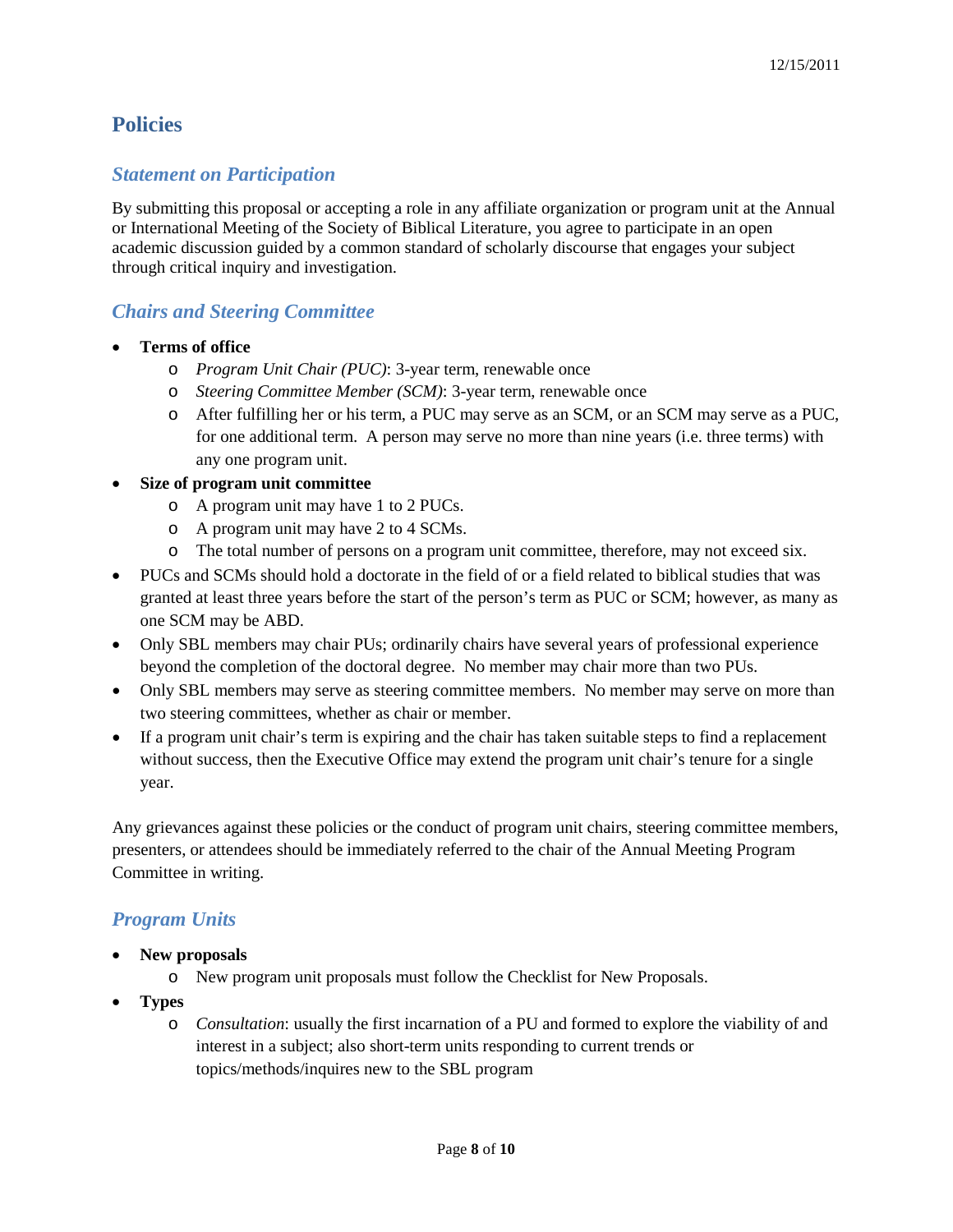- o *Section*: offers presenters most access for unsolicited papers; required to have at least one open session each year; session types include panels and workshops
- o *Seminar*: long-range collaborative research topics/papers that require active participation and well-defined research topics or projects; unit chairs collect papers before meeting and distribute to participant group; papers are summarized and discussed, not read, at meetings

\*\*\*Groups and Workshops have been eliminated. Units of these types will complete their terms as such; if they pursue renewal, they will choose to be either Sections or Seminars.

- **Terms**
	- o *Consultation*: 3 year term, non-renewable
	- o *Section*: 6 year term, renewable
	- o *Seminar*: 6 year term, renewable

#### • **Typical Number of Sessions**

- o *Consultation*: 2
- o *Section*: 3; a fourth session may be organized if this session is jointly organized with another SBL program unit or Affiliate organization
- o *Seminar*: 3; a fourth session may be organized if this session is jointly organized with another SBL program unit or Affiliate organization

#### <span id="page-8-0"></span>*Program Participation*

- **Participation Limits**
	- o Full members of SBL are limited to participate in no more than two regular program sessions as a presenter, panelist, or respondent. Appearances on Affiliate programs do not count towards this total. SBL Committee and business sessions do not count towards this total.
	- o Student members of SBL may participate in two sessions as presider, panelist, or respondent but are limited to only one paper presentation.
- <span id="page-8-1"></span>• **Proposals**
	- o Proposals **must** be submitted through the online system, including invited proposals.
	- o All first-time presenters (full and student members of SBL) must submit the paper to-be-read to the program unit chair(s) during the call for papers period.
	- o All presentations must be new presentations of the scholar's own original work. *In absentia* presentations are not typically accepted.
	- o Papers cannot be repeated in other sessions or at other SBL meetings. Papers presented at an SBL regional meeting, however, can be presented at a subsequent Annual or International Meeting.

### *Registration and Membership Requirements*

- **SBL Program**
	- o SBL Membership is required at the time of a proposal for the SBL program.
	- o SBL Membership will be checked by **June 1**, and non-current members will be removed from the program at that time.
	- o SBL Membership must be current at time of the Annual Meeting.